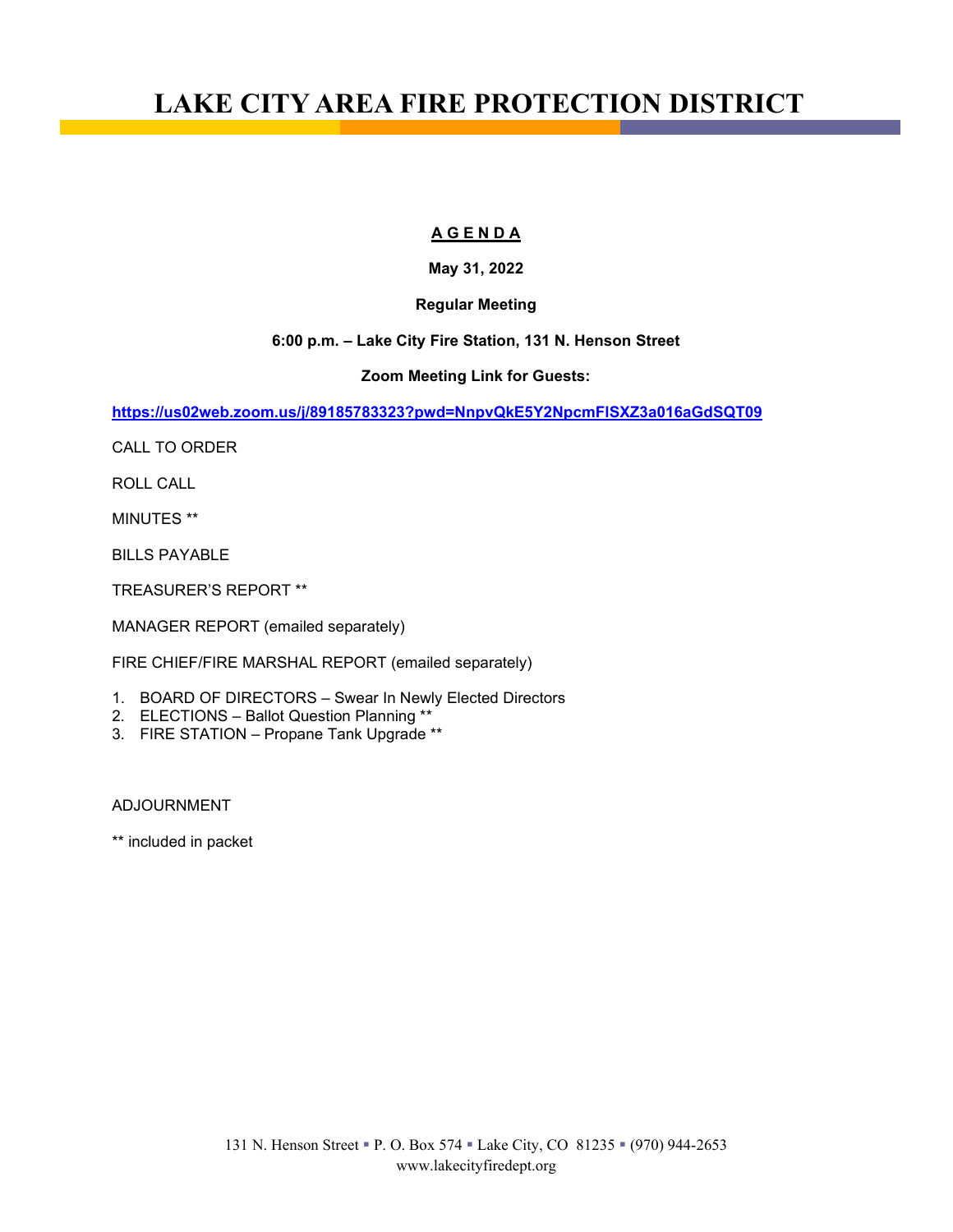#### **Regular Meeting**

#### **April 26, 2022**

Vice-Chairman Boyce called the regular meeting of the Board of Directors of the Lake City Area Fire Protection District to order at 5:06 p.m. in the fire station. Those Directors present were: Brent Boyce, Crystal Brown, Dennis Cavit (via phone) and Jim Rowe.

Director Hall was absent.

Also present were Bill Hagendorf, Manager (via phone) and Michelle Pierce, Secretary.

#### MINUTES OF PREVIOUS MEETING

Director Rowe moved, Director Brown seconded to approve the minutes of the March 29, 2022 regular meeting as circulated. The motion passed with all voting yes in a general vote.

(Chairman Hall entered the meeting at 5:08 p.m.)

#### BILLS PAYABLE

Director Rowe moved, Director Brown seconded to approve payment of the bills as circulated. The motion passed with all voting yes in a general vote.

#### TREASURER'S REPORT

Director Boyce moved, Director Rowe seconded to approve the Treasurer's Report for the month ending March 31, 2022 as circulated. The motion passed with all voting yes in a general vote.

#### QUARTERLY BUDGET REPORT

The Directors read the quarterly budget report for the 1<sup>st</sup> quarter 2022.

#### MANAGER REPORT

The Directors read the report submitted by Manager Hagendorf (see attached).

#### FIRE CHIEF/FIRE MARSHAL REPORTS

The Directors read the reports submitted by Fire Chief/Fire Marshal Wonnacott (see attached).

#### 2021 AUDIT REPORT& MANAGEMENT LETTER

David Green, Green & Associates, LLC, joined the meeting via phone and presented the 2021 audit report.

The Directors read the accompanying management letter.

2022 INCLUSIONS OF TERRITORY - Public Hearing & Order Granting Inclusions

Chairman Hall opened the public hearing to consider comments regarding this year's inclusions of territory. Secretary Pierce stated that no comments had been received either verbally or in writing. There were no members of the public present.

Director Boyce moved, Director Rowe seconded to grant the following petitions for inclusion:

Thomas G. Arnold and M Susan R. Arnold. Lots 9, 10, 11, and 12, Block 2 Wades Addition and adjacent vacated Henson Street, Hinsdale County, CO. John D. Bass and Shelley S. Bass. Lot 7, Block 5 Vickers Enterprises Ranch Estates Subdivision, Hinsdale County, CO. Curtis N. Coates. Lots 17-18-19-20-21, Block 9 Wades Addition, Hinsdale County, CO. DA5E 4 LLC. Lot 9 Monte Queen Subdivision, Hinsdale County, CO. Hunter Lear, Taylor Lear, and Ted Norman Lear. Lots 11-12-13, Block 10 Wades Addition and Portion of adjoining former riverbed, Hinsdale County, CO. Michael T. Murphy and Sandy K. Atkinson Murphy. Lots 4 & 6, San Juan Ranch Estates Subdivision, Hinsdale County, CO. Gary S. Payne. Lot B, Replat of Lots 1-4, Park Creek Subdivision, Hinsdale County, CO.

The motion passed with all voting yes in a general vote.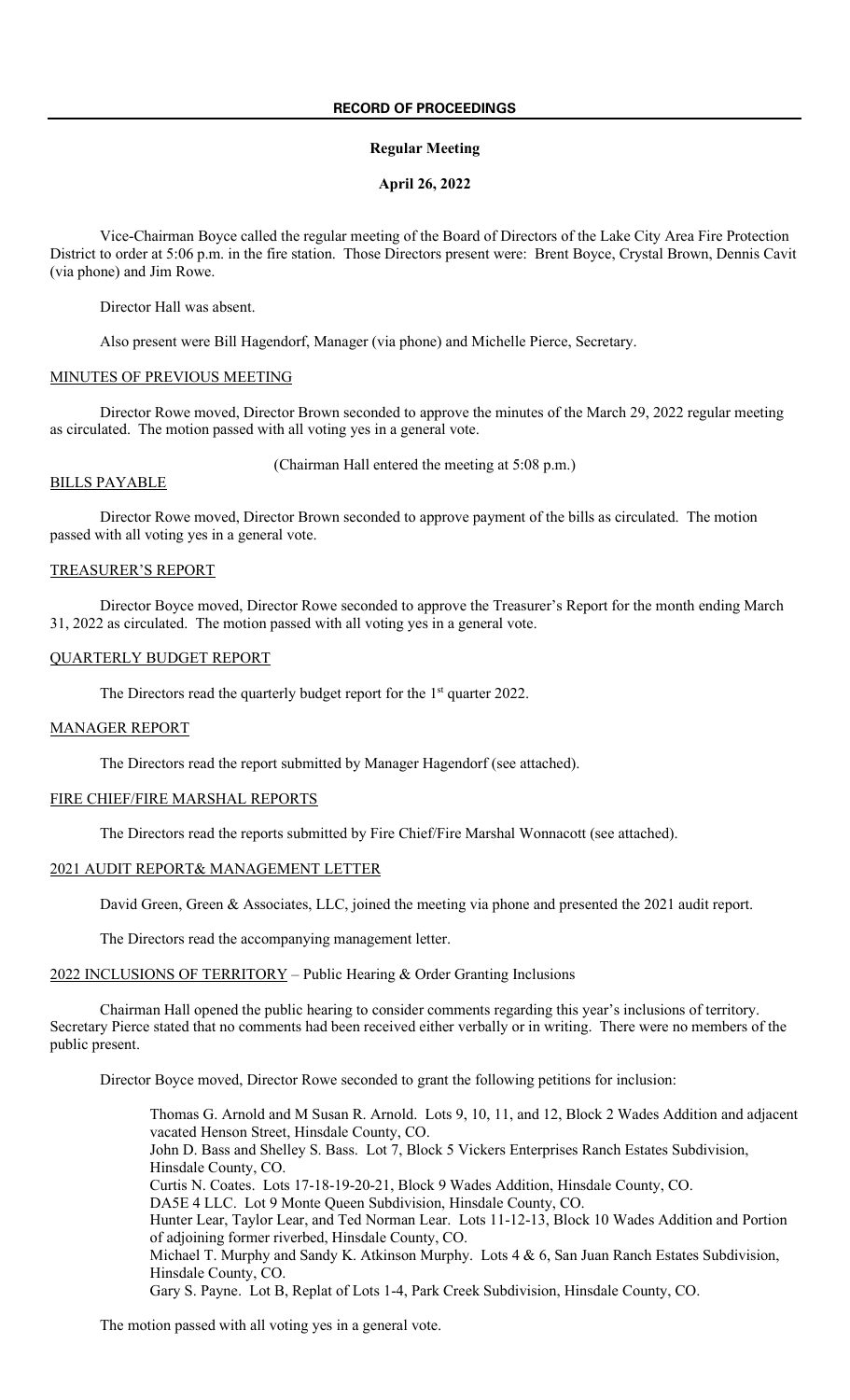#### **Regular Meeting (2)**

#### **April 26, 2022**

#### ELECTIONS – Ballot Question Planning

The Directors reviewed Director Rowe's notes from the committee meeting held April 15, 2022, along with financial data provided by Manager Hagendorf. After some discussion, the Directors agreed to review the notes and financial data in detail and to discuss this matter further at the next regular meeting.

EQUIPMENT – Discussion Regarding Purchase of EForce Rescue Tool Ram

Manager Hagendorf stated that the recent grant received for the purchase of 4 sets of turnout gear has freed up \$10,400 in the Capital Reserve Fund that won't be used this year. He proposed that the Directors consider spending some of those funds to purchase a ram for the District's EForce Rescue Tool.

Manager Hagendorf stated that he found a reconditioned unit with a 12" extension of the same brand from the same vendor that provided the District's rescue tool for \$6,948 with a one-year warranty. He stated that the reconditioned unit would be sent back to the factory for a full inspection prior to being purchased by the District. He noted that a brandnew ram with a 12" extension would cost \$10,850.

After some discussion, the Directors agreed to proceed with the purchase of the reconditioned ram and extension as proposed by Manager Hagendorf.

#### LEGAL SERVICES – Notice of New Firm for J. David Reed

The Directors read a letter from The Martin Law Firm notifying the District that J. David Reed will leave the firm on May 31, 2022 to join the Dufford Waldeck Law firm located at 510 S. Cascade in Montrose. In its letter, The Martin Law Firm asked the Directors to specify if they wish to continue to be represented by Mr. Reed or to be represented by themselves or another attorney.

After some discussion, the Directors agreed to continue to be represented by Mr. Reed.

#### BILLS PAYABLE TO AND FOR: AMOUNT FUND

| Bill Hagendorf – Contract Labor, District Manager                    | 1,800.00 | Gen. |
|----------------------------------------------------------------------|----------|------|
| Bill Hagendorf – Reimburse for Mileage to Deliver Gates to Lake City | 117.00   | Gen. |
| Blue Spruce Building Materials – Metal Hose Nozzle                   | 7.59     | Gen. |
| CenturyLink - Phone/DSL                                              | 132.51   | Gen. |
| Evan Milski – Meal Per Diem & Mileage Reimbursement, CB Training     | 173.50   | Gen. |
| Gunnison County Electric Assn. - Electricity                         | 89.04    | Gen. |
| Hinsdale County – Diesel Fuel                                        | 60.73    | Gen. |
| Joe Wonnacott – Contract labor, Fire Chief & Fire Marshal            | 1,000.00 | Gen. |
| Michael Ralph – Per Diem for Meals, CB Training                      | 77.00    | Gen. |
| Michelle Pierce – Contract Labor, Secretary                          | 700.00   | Gen. |
| Municipal Emergency Services, Inc. – 4 Milwaukee 5 Amp Batteries     | 1,133.00 | Gen. |
| Silver World Publishing Co. – Notice of Election Cancellation        | 26.40    | Gen. |
| Silver World Publishing Co. – Notice of Inclusions                   | 63.80    | Gen. |
| Special District Association of Colorado – 2022 Dues                 | 516.88   | Gen. |
| VISA – E3 Air Brake Foot Valve, Battery Powered Sawzall              | 179.98   | Gen. |

#### ADJOURNMENT

There being no further business to come before the Board, Director Boyce moved, Director Brown seconded to adjourn the regular meeting at 6:18 p.m., but to meet again at the regular meeting on May 31, 2022. The motion passed with all voting yes in a general vote.

Chairman

ATTEST: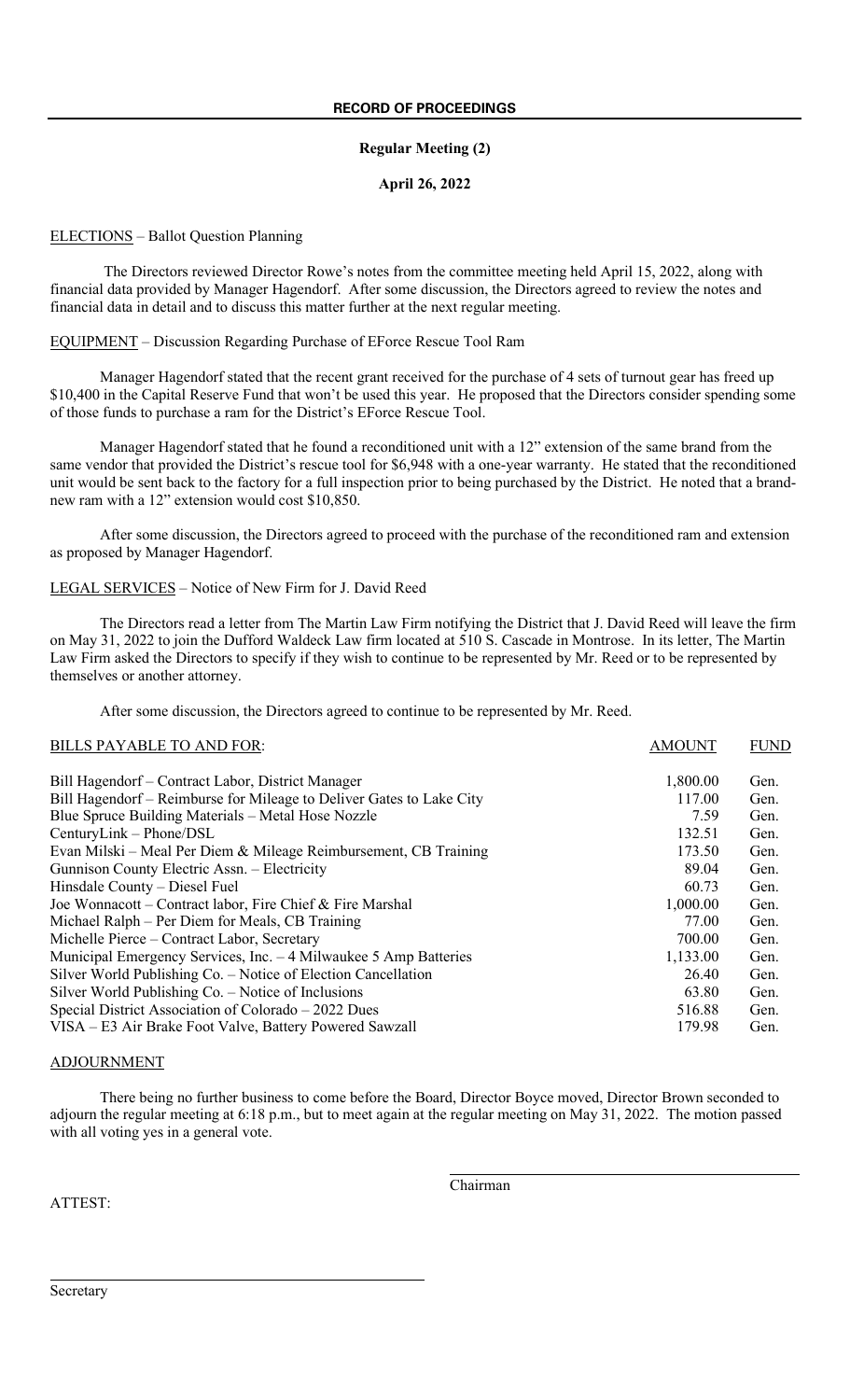## **LAKE CITY AREA FIRE PROTECTION DISTRICT**

## **Treasurer's Report**

## **April 30, 2022**

|                          | <b>BEGINNING BALANCE 4/1/2022</b> | <b>RECEIPTS</b> | <b>DISBURSEMENTS</b> | <b>ENDING BALANCE 4/30/2022</b> |
|--------------------------|-----------------------------------|-----------------|----------------------|---------------------------------|
| <b>GENERAL FUND</b>      | \$122,957.85                      | \$12,046.84     | \$6,518.57           | \$128,486.12                    |
| CAPITAL RESERVE FUND     | \$462,718.97                      | \$5,195.12      | \$245.07             | \$467,669.02                    |
| CONTINGENCY RESERVE FUND | \$68,502.68                       | \$296.86        | \$14.00              | \$68,785.54                     |
| <b>FACILITIES FUND</b>   | \$7,700.00                        | \$0.00          | \$0.00               | \$7,700.00                      |
| <b>TOTALS</b>            | \$661,879.50                      | \$17,538.82     | \$6,777.64           | \$672,640.68                    |

| Petty Cash              | \$25.00      |
|-------------------------|--------------|
| Checking Acct - CBANKS  | \$100.00     |
| MM Acct - CBANKS        | \$567,340.40 |
| MM Acct - ColoTrust     | \$85,175.28  |
| Certificates of Deposit | \$20,000.00  |
| TOTAL.                  | \$672,640.68 |

Respectfully submitted,

Treasurer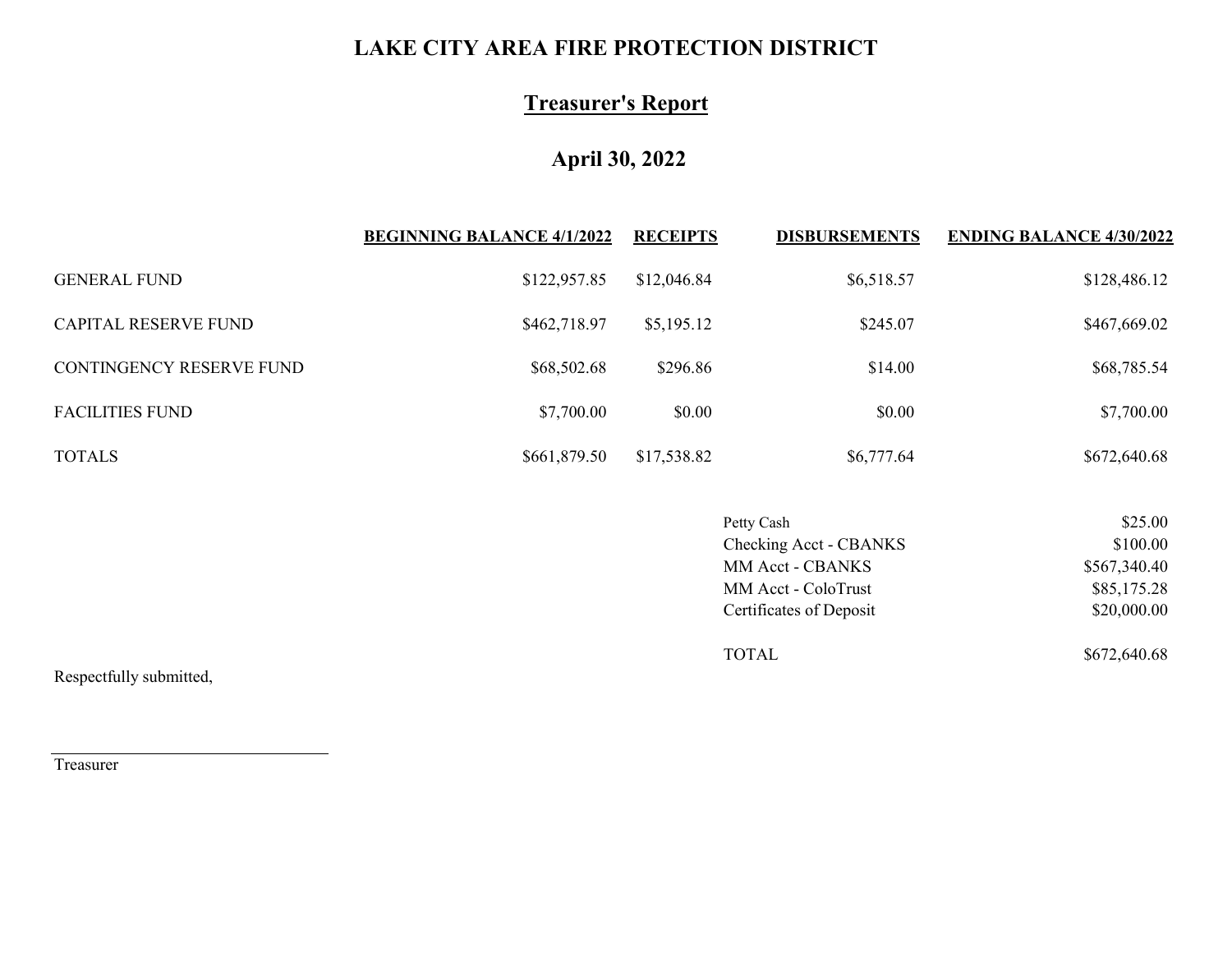4-15 9-10:30. Notes from Mill Levy Meeting with Bill, Jim, Dennis and Michelle

Reviewed in detail Bill's handout on the 10 year financial trends along with his observations and notes.

Also reviewed the hisory of the existing 4.447 mill levy for the Fire District. When the Fire District was formed, the mill levy was set at 4.0. Under that statute, the FD was able to increase the ML by 5% per year resulting in the existing rate of 4.447. In 1999 when Tabor came into existence the local voters approved that the fire district would be allowed to maintain the 4.447 mill levy rate in spite of Tabor. However, any increase in that existing 4.447 amount would require approval of the voters. Therefore the mill levy was frozen at 4.447 and would not be reduced by the impacts of Tabor due to the successful vote (239-53). No increase in mill levy for FD has ever been requested for the town.

To add approx \$30K to our assessment (aprox 10%) would require a 1 point increase to our Mill Levy rate and add aprox \$25 to the tax bill for LC residents and other Fire District participants

We discussed four key areas to review to evaluate the Mill Levy issue and the timing of the Mill Levy (2022 or later).

## 1. Equipment.

Evaluated the current equipment replacement process and if it was adequately funded. The answer was yes, if we continue to follow the plan the equipment fund should be adequate to meet our needs. The challenge will be to locate good used equipment due to cost of the new equipment. However this area is in good shape financially.

## 2. Training and volunteer pay.

If we are successful with the FEMA grant that will provide the funding for the next 4 years for our plan to reimburse volunteers for training time, etc. If the grant is not renewable than we would need to finance the continuation of the program out of the general budget and if the trends continue the general budget will not be able to absorb that additional expenditure.

## 3. Maintenance.

As noted in Bill's bullet points, most of the maintenance that is done on the equipment is done in house. In the future, the amount of in-house maintenance may no longer be able to be done in-house if Bill is no longer in his position.

### 4. Personnel

The key issue we spent most time on was the future of the Fire District once Bill and Michelle are no longer involved. Also Joe's position as the key Operations Manager for the department at some point needs to be done by someone who is full time in LC. Also how do we hire/support and maintain their replacements.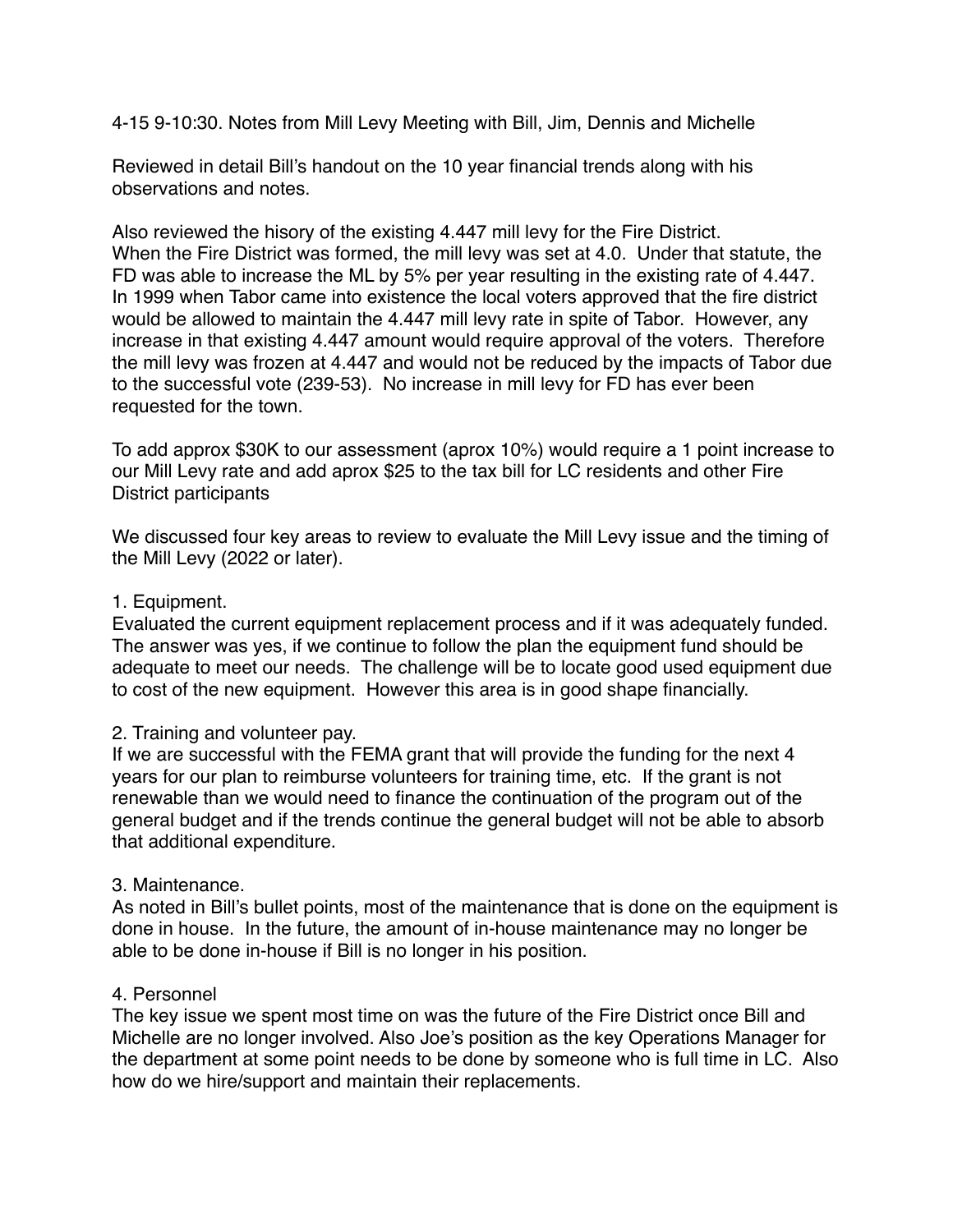The key issue we discussed was Personnel. Over the last 10 years, under Bill's leadership and Michelle's administration the fire district has risen to be benchmark for providing quality personnel, equipment, facilities and leadership for a small town volunteer group. Bill plans are to retire from the district in about 3 years when he turns 62. Michelle has been on board with the district since 1985. Our number one question is how do we maintain this the same level of excellence after they are no longer available.

We discussed what it would take to bring in someone with experience and leadership qualities to take on these two responsibilities. We discussed how we could potentially expand the administrator role to take on the paper work, grants, govt regs, etc. Leaving the Operations of the department to the second person. How do we attract someone to to town given the local housing situation.

We discussed other positions, in town such as Town Mgr and EMS Manager and how they are compensated and deal with the housing issue.

The discussion then turned to Housing. Given that the Fire Station property is 11 town lots with the Station on 4 lots, there is plenty of space to consider affordable housing onsite (or on another site). Bill and Michelle discussed options for FEMA grants, partnering with town/county on affordable housing. Talked about a 4-plex that would provide housing for volunteers as well as the Operations Leader and Administrator. Dennis discussed the option of a housing allowance.

Next Steps for the Committee

1. Develop two job descriptions based on adding much of BIll's budget/administrative/ grant work and combining that with Michelles responsibilities. (Bill and team) 3. Develop a projected salary for both positions with the thought to keep these positions as contractors, not employees. (Bill and team)

2. Research the Affordable Housing opportunities for rural CO towns and options for the FD to capitalize on this issue to provide a housing option that we could offer someone who came in to take a position with the FD. Also the apps would provide a revenue source for the FD and potentially replacing need for mill levy.

**Cheers** Jim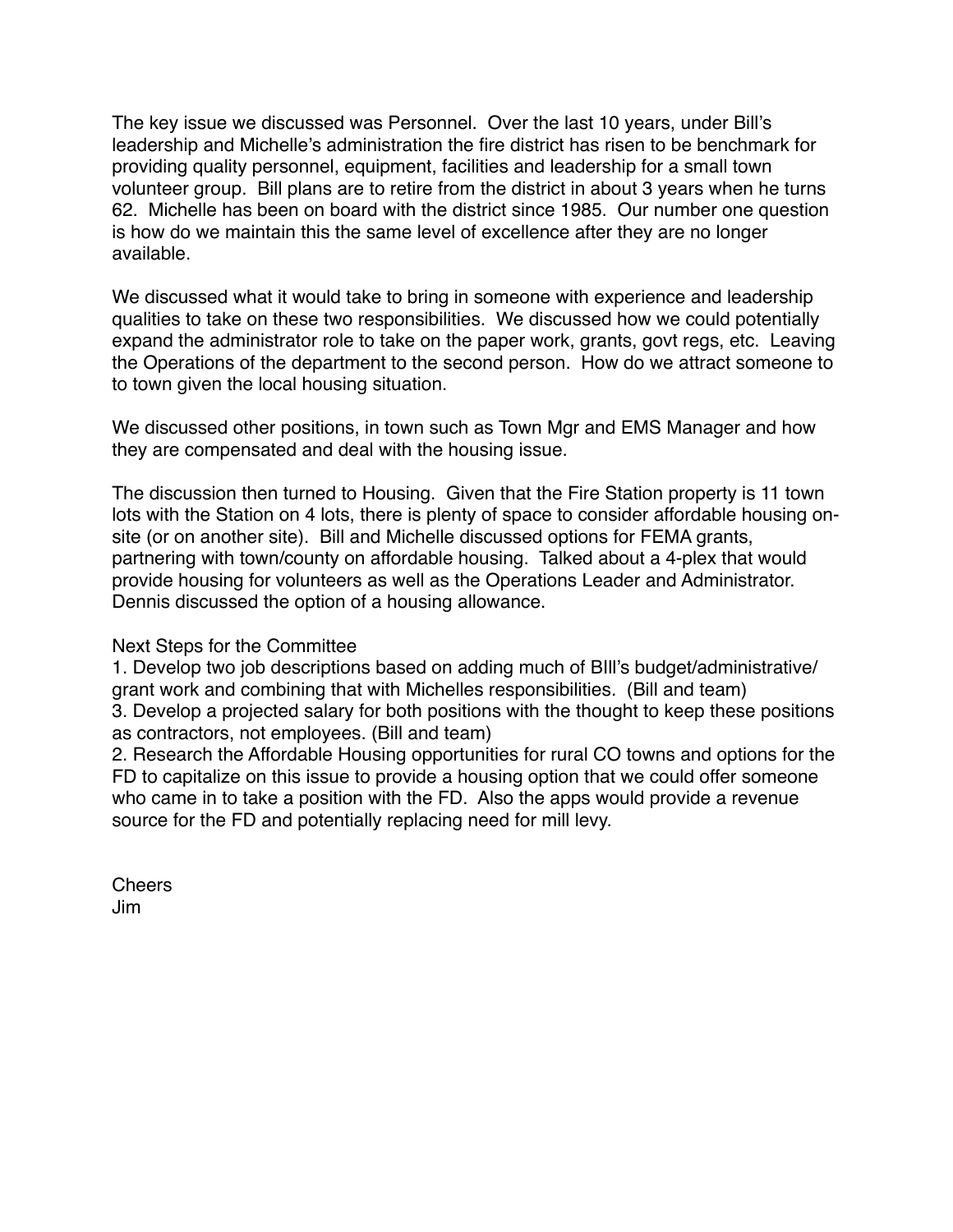# *Lake City Area Fire Protection District*

*Initial Workshop for Consideration of Mill Levy Ballot Question*

## **Financial Data for FY2016 -FY2020**

- 1) An assessed valuation reduction of \$2,333,540.00 during this five year period represented a 7.75% decrease in available annual revenue.
- 2) \$235,999.00 in local, state, & federal grant funding received.
- 3) \$48,184.00 in donations received from full time and seasonal residents.
- 4) Grants and donations during this five year period totaled \$284,000.00 and represented 52% of the LCAFPD operating budget revenue.
- 5) \$19,545.00 in revenue or \$3,909.00 average per fiscal year was collected for Out-of-District responses. This represented 3.5% of the LCAFPD operating budget revenue.

## **Financial Data for FY2011-FY2020**

- 1) An assessed valuation reduction of \$2,125,916.00 during this ten year period represented a 7.0% decrease in available annual revenue.
- 2) \$363,640.00 in local, state, & federal grant funding received.
- 3) \$91,002.00 in donations received from full time and seasonal residents.
- 4) Grants and donations during this ten year period totaled \$454.642.00 and represented 43% of the LCAFPD operating budget revenue.
- 5) \$32,176.00 in revenue or \$3,218.00 average per fiscal year was collected for Out-of-District responses. This represented 3.0% of the LCAFPD operating budget revenue.

## **Other Information to Consider during the Last Ten Years**

- 1) All preventative maintenance for apparatus and equipment, and apparatus and equipment repairs were performed in-house with no incurred labor cost.
- 2) Equipment and supply purchases were made utilizing best price practices. Vendor relationships acquired over thirty plus years were utilized for discounts on equipment. Cooperative Group Purchasing Contracts were also utilized from Texas relationships.
- 3) All Out-of-Service billing and collections were handled by in-house staff.
- 4) All grant applications, performance periods, and grant management was completed by ihouse staff.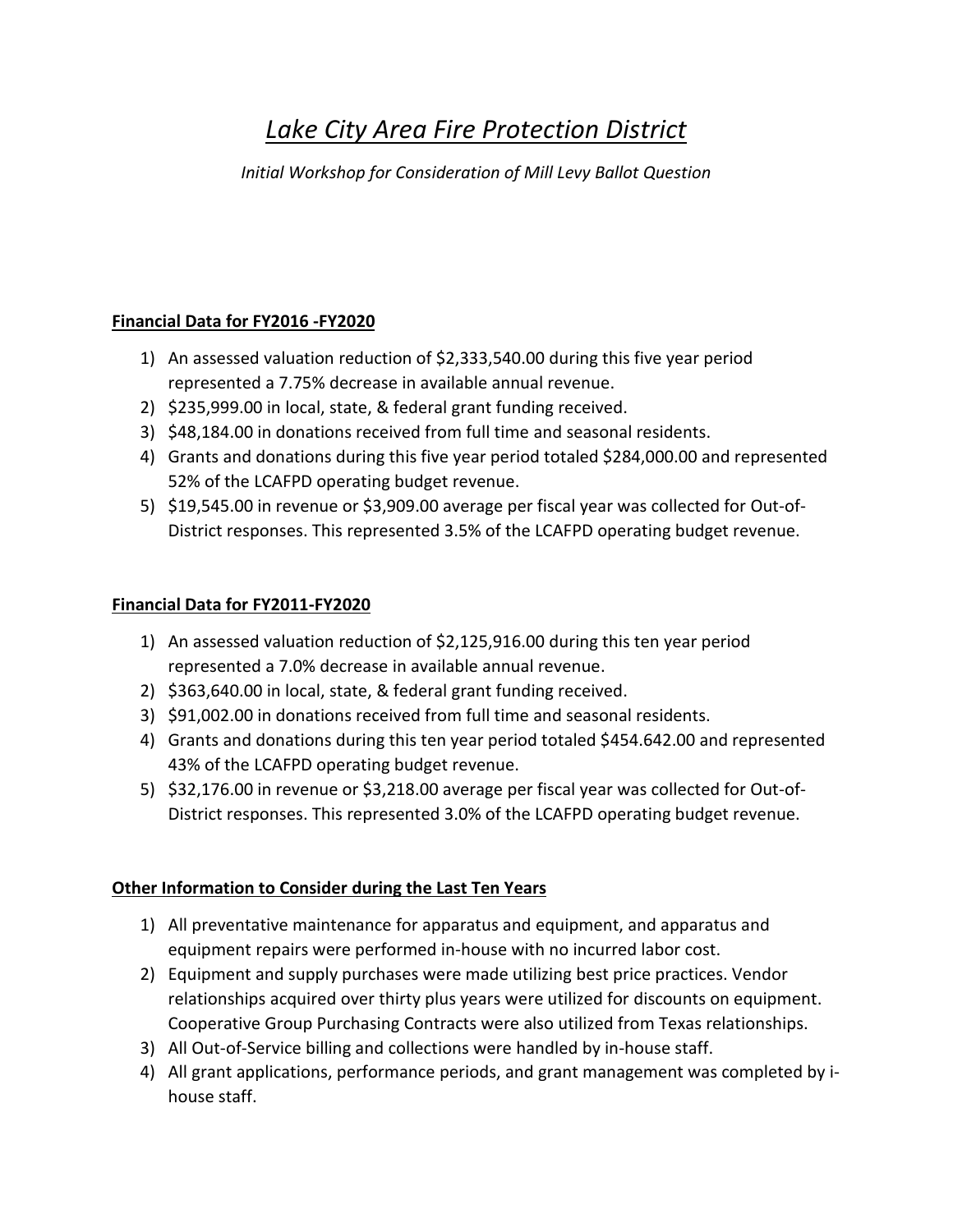### *LAKE CITY AREA FIRE PROTECTION DISTRICT*

**Audited Fiscal Year Comparison General and Capital Reserve Fund** 

П

Г

| <b>General Fund</b>          | FY2012       | FY2013       | FY2014       | FY2015       | FY2016       | FY2017       | FY2018       | FY2019       | FY2020        | FY2021       | FY2022       |
|------------------------------|--------------|--------------|--------------|--------------|--------------|--------------|--------------|--------------|---------------|--------------|--------------|
| <b>Assessed Valuation</b>    | \$30,370,233 | \$30,556,820 | \$28,615,020 | \$29,151,790 | \$30,556,580 | \$31,118,850 | \$29,129,374 | \$29,266,050 | \$28,223,040  | \$28,088,782 | \$29,488,839 |
| As of Date 12/31             | \$29,029     | \$36,241     | \$74,362     | \$102,923    | \$121,393    | \$155,382    | \$149,858    | \$166,350    | \$155,380     | \$144,844    |              |
| <b>Adopted Budget</b>        | \$107,020    | \$111,881    | \$88,138     | \$91,830     | \$122,550    | \$124,370    | \$118,695    | \$119,100    | \$118,185     | \$119,350    | \$128,750    |
| <b>Audited Budget</b>        | \$107,820    | \$111,908    | \$87,871     | \$94,464     | \$121,322    | \$94,377     | \$126,880    | \$104,766    | \$101,060     | ?            | ?            |
| <b>Grants Revenue</b>        | \$1,664      | \$2,925      | \$0          | \$1,751      | \$17,280     | \$1,053      | \$8,248      | \$2,248      | \$0           | \$550        |              |
| Donations                    | \$2,000      | \$10,304     | \$9,971      | \$8,729      | \$5,950      | \$8,265      | \$4,013      | \$8,908      | \$2,820       | \$11,814     |              |
| Fees for Service             | \$0          | \$0          | \$1,864      | \$10,767     | \$4,630      | \$8,246      | \$3,085      | \$1,725      | \$1,859       | \$475        |              |
| <b>Capital Reserve Fund</b>  | FY2012       | FY2013       | FY2014       | FY2015       | FY2016       | FY2017       | FY2018       | FY2019       | <b>FY2020</b> | FY2021       | FY2022       |
| As of Date 12/31             | \$267,157    | \$231,671    | \$262,992    | \$283,885    | \$321,905    | \$330,046    | \$366,929    | \$346,155    | \$383,970     | \$419,195    | \$452,853    |
| Reserved for Equipment       | $$0$$        | \$101,731    | \$169,966    | \$197,559    | \$234,935    | \$272,311    | \$309,687    | \$303,230    | \$334,406     | \$369,232    | \$411,305    |
| Carry Over - Equipment       | \$267,157    | \$129,940    | \$93,026     | \$86,326     | \$86,970     | \$57,735     | \$57,242     | \$42,925     | \$49,564      | \$49,963     | \$41,548     |
| <b>Percent of Difference</b> | 0.00%        | 127.73%      | 54.73%       | 43.70%       | 37.02%       | 21.20%       | 18.48%       | 14.16%       | 14.82%        | 13.53%       | 10.10%       |
| <b>Grants Revenue</b>        | \$0          | \$0          | \$0          | \$99,834     | \$0          | \$0          | \$207,170    | \$0          | \$0           | \$0          | \$12,917     |
| Donations                    | $$0$$        | \$0          | \$0          | \$0          | \$7,638      | \$1,530      | \$0          | \$500        | \$3,505       | \$0          |              |
| Sale of Equipment            | \$16,000     | \$19,485     | \$5,000      | \$0          | $$0$$        | \$15,000     | \$800        | \$0          | \$0           | \$0          |              |
| <b>Purchased Equipment</b>   | \$62,283     | \$82,196     | \$0          | \$105,497    | \$0          | \$0          | \$197,589    | \$48,233     | \$10,600      | 7,110        |              |